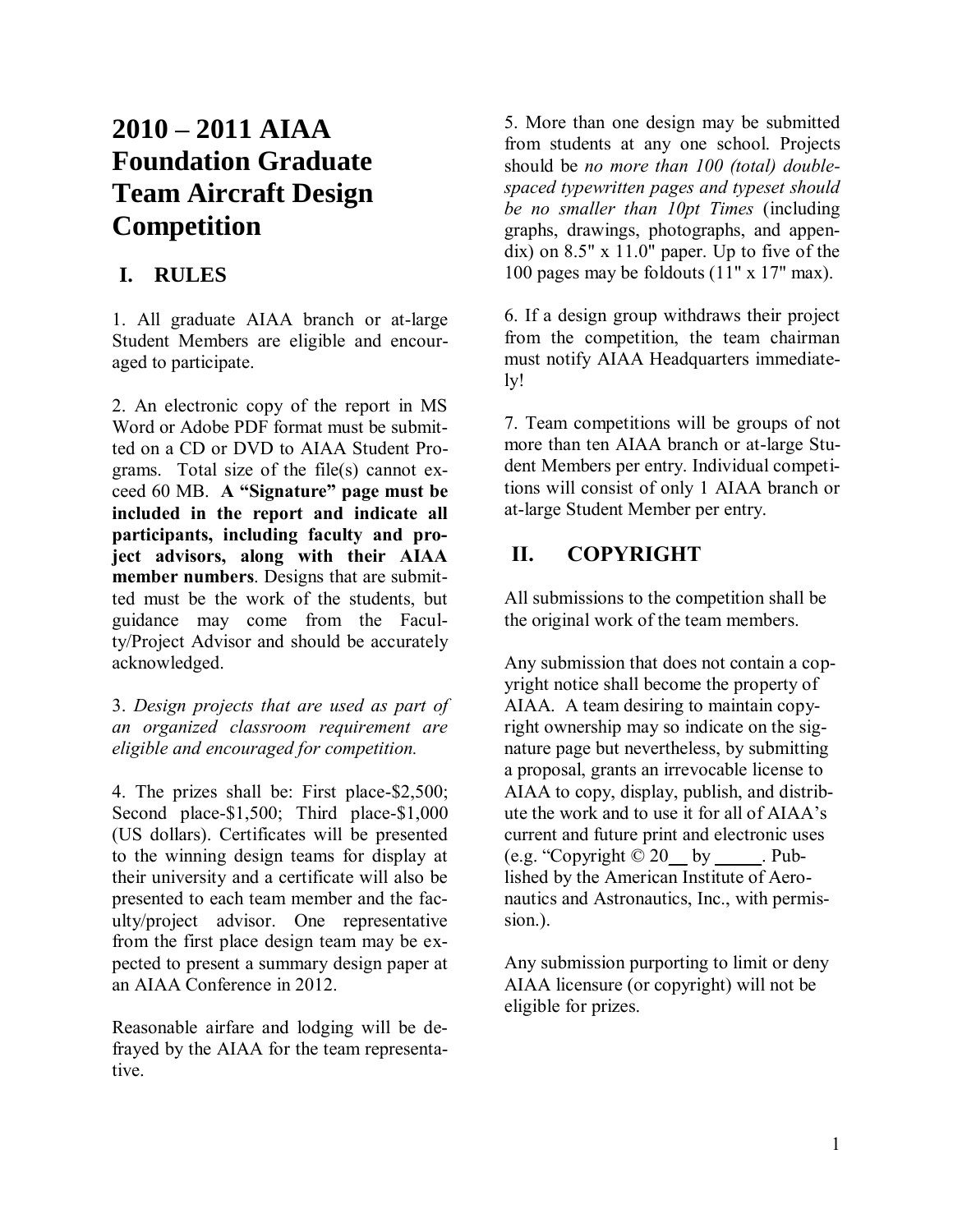## **III. SCHEDULE AND ACTIVITY SEQUENCES**

Significant activities, dates, and addresses for submission of proposal and related materials are as follows:

**A. Letter of Intent –** 11 March 2011 **B. Receipt of Proposal –** 10 June 2011 **C. Announcement of Winners –** August 2011

Groups intending to submit a proposal must submit a one page Letter of Intent along with the Intent Form (Item A) on or before the date specified above, at the following address or email [\(rachela@aiaa.org\)](mailto:rachela@aiaa.org):

#### **AIAA Student Programs Suite 500 1801 Alexander Bell Drive Reston, VA 20191-4344**

The CD containing the finished proposal must be received at the same address on or before the date specified above for the Receipt of Proposal (Item B).

## **IV. PROPOSAL REQUIREMENTS**

The technical proposal is the most important factor in the award of a contract. It should be specific and complete. While it is realized that all of the technical factors cannot be included in advance, the following should be included and keyed accordingly:

1. Demonstrate a thorough understanding of the Request for Proposal (RFP) requirements.

2. Describe the proposed technical approaches to comply with each of the re-

quirements specified in the RFP, including phasing of tasks. Legibility, clarity, and completeness of the technical approach are primary factors in evaluation of the proposals.

3. Particular emphasis should be directed at identification of critical, technical problem areas. Descriptions, sketches, drawings, systems analysis, method of attack, and discussions of new techniques should be presented in sufficient detail to permit engineering evaluation of the proposal. Exceptions to proposed technical requirements should be identified and explained.

4. Include tradeoff studies performed to arrive at the final design.

5. Provide a description of automated design tools used to develop the design.

# **V. BASIS FOR JUDGING**

#### *1. Technical Content (35 points)*

This concerns the correctness of theory, validity of reasoning used, apparent understanding and grasp of the subject, etc. Are all major factors considered and a reasonably accurate evaluation of these factors presented?

#### *2. Organization and Presentation (20 points)*

The description of the design as an instrument of communication is a strong factor on judging. Organization of written design, clarity, and inclusion of pertinent information are major factors.

#### *3. Originality (20 points)*

The design proposal should avoid standard textbook information, and should show the independence of thinking or a fresh approach to the project. Does the method and treatment of the problem show imagination?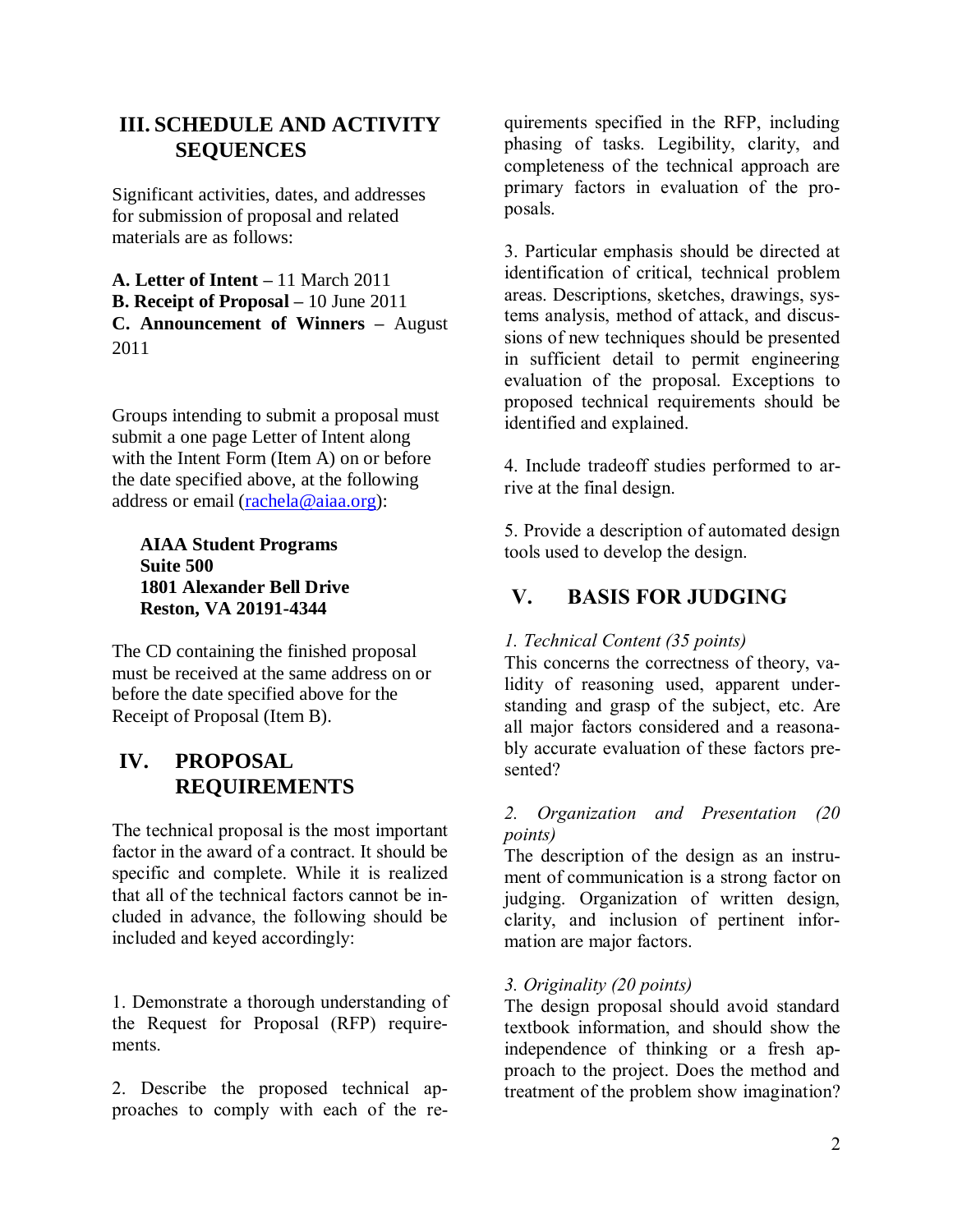Does the method show an adaptation or creation of automated design tools.

#### *4. Practical Application and Feasibility (25 points)*

The proposal should present conclusions or recommendations that are feasible and practical, and not merely lead the evaluators into further difficult or insolvable problems.

### **VI. REQUEST FOR PROPOSAL**

**General Aviation, 2-Seat Electrically Powered Aircraft.**

#### **Background**

With the increases in cost and concerns regarding future availability of conventional aviation fuel, plus the general environmental concerns associated with direct  $CO<sub>2</sub>$  output, there has been an emerging effort to produce a viable, electric powered aircraft suitable to General Aviation needs. The EAA (Experimental Aircraft Association) has embraced the concept, with prototype aircraft displays, presentations, forums at it's Oshkosh AirVenture airshow. The CAFÉ Foundation has conducted symposiums around the subject of supporting electric airplane development. As the recent advancements in electric motor system design and in storage (battery) technologies appears likely to continue, the state of the art is at the brink of developing a practical electric light general aviation aircraft.

To date, motor gliders exist that have used electric power for initial take-off and climb. Prototype light sport aircraft sized electric aircraft are tantalizing close to matching early General Aviation aircraft that had reached enough utility (payload, range, speed) for widespread market acceptance. This proposal is for such a step in aircraft development. Assuming near term battery storage technology capability (this is to exclude fuel cell type energy conversion devices), the basic capability outlined in the RFP is to be provided. Advancements in battery/storage technology energy densities (which have been progressing steadily in recent years, with added impetus being provided from the automotive industry), shall be counted on for increases in range and endurance (or increased sustained cruise speed).

#### **Project Objective**

This RFP asks for a VFR fixed wing, two seat general aviation aircraft that is electrically powered. The airplane is to be able to take-off from a typical general aviation sized airport, climb and cruise for a flight endurance total of one hour, while landing with a 30 minute reserve capability (at minimum level flight cruise setting). It shall generally be designed to meet FAA certification standards (Part 23). As the 'Light Sport Aircraft' category only allows for reciprocating engine types at this time, this RFP does not strictly constrain to those rules set (although the RFP does not exclude their use if the team so elects).

#### **General Design Requirements**:

Seating: Two (2)

Cargo/Baggage bay volume:  $> 10$  ft3

Useful load (people, cargo):  $> 400$  lbs

Take-off and Landing Performance @ Max Weight, standard day plus 15 degree F, sea level conditions: 1600' take-off and landing over a 50' obstacle.

Maximum altitude capability (achieved by arriving with at least 100 fpm rate of climb or greater, standard day conditions plus 15 degrees F) of 11,500' MSL or greater.

Sizing Mission, Pilot & passenger (Payload weight: 400 lbs, all conditions standard day plus 15 degrees F):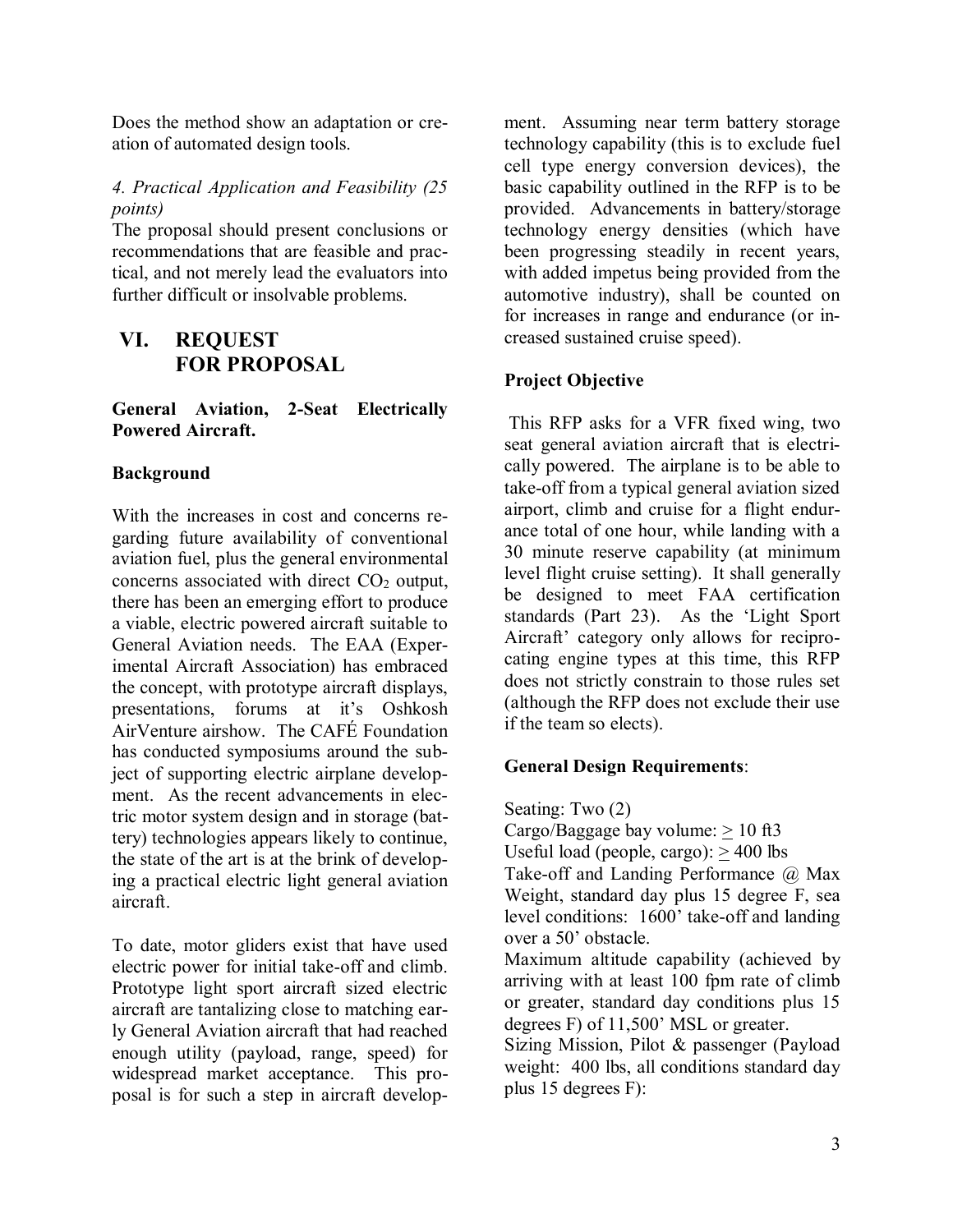- 5 minute start up, taxi and run-up
- Take-off, sea level
- Climb to at least 5500' MSL but no more than 9500' with initial sea level rate of climb no less than 500 feet/minute
- Cruise at 80 knots true airspeed for 1 hour (time to descend at 80 knots from selected cruise altitude to 1500' may be deducted against the 1 hour total)
- Descend from 1500' and land (@ sea level) with 30 minutes best economy cruise power setting in reserve

The airplane shall be certifiable to appropriate FARs for approximately 2016 entry into service.

The airplane shall be rechargeable within 8 hour period (110/120 volt source, or 4 hours with 220/240 volt). The battery life (number of recharge cycles or years of use) shall be considered in the overall life cycle costs, but will be at least 500 cycles before replacement. A normal mission shall be assumed, but normal mission plus full 30 minute reserve usage shall not deplete the battery to a state that leads to significant economic damage to the battery.

It shall be readily parked in a standard 40' 'T' hangar with minimal effort (one person can prepare, preflight the airplane in less than 15 minutes).

Center of gravity loadability will accommodate:

- a single 120 lb pilot, no cargo, or
- two, 200 lb people. Or
- $\bullet$  two, 170 lb people with 60 lbs cargo

Instrumentation will be typical of basic VFR. Minimum installation of a single VHF Communication radio, and an installed GPS.

The option to trade-off one passenger for an additional 150 lbs of battery shall be provided for.

Operating costs, fuel and maintenance (routine scheduled, non-routine, overhauls) shall be determined and compared to like class general aviation airplanes.

Airplane acquisition cost shall be commensurate with other new build 2 seat aircraft of this class. Production run of 100 and 500 units shall be assessed.

A balanced life cycle cost analysis is to be conducted demonstrating the difference in

Discussion and evaluation of the airplane should new battery developments allow similar sized and weight batteries to replace the original selected technology, but with twice the energy density of those initially selected.

#### **Supporting Data**

The technical proposal must convincingly demonstrate that the design can satisfy the mission requirements, that a system architecture is viable, weight and cost efficient. The proposal should satisfy the following tasks to show how the design would be developed.

1. Justify the final design, and describe the technologies, motor, system and powersource selection and technical approach used to meet the mission requirements. All major integrated installation considerations shall be described (including any ther-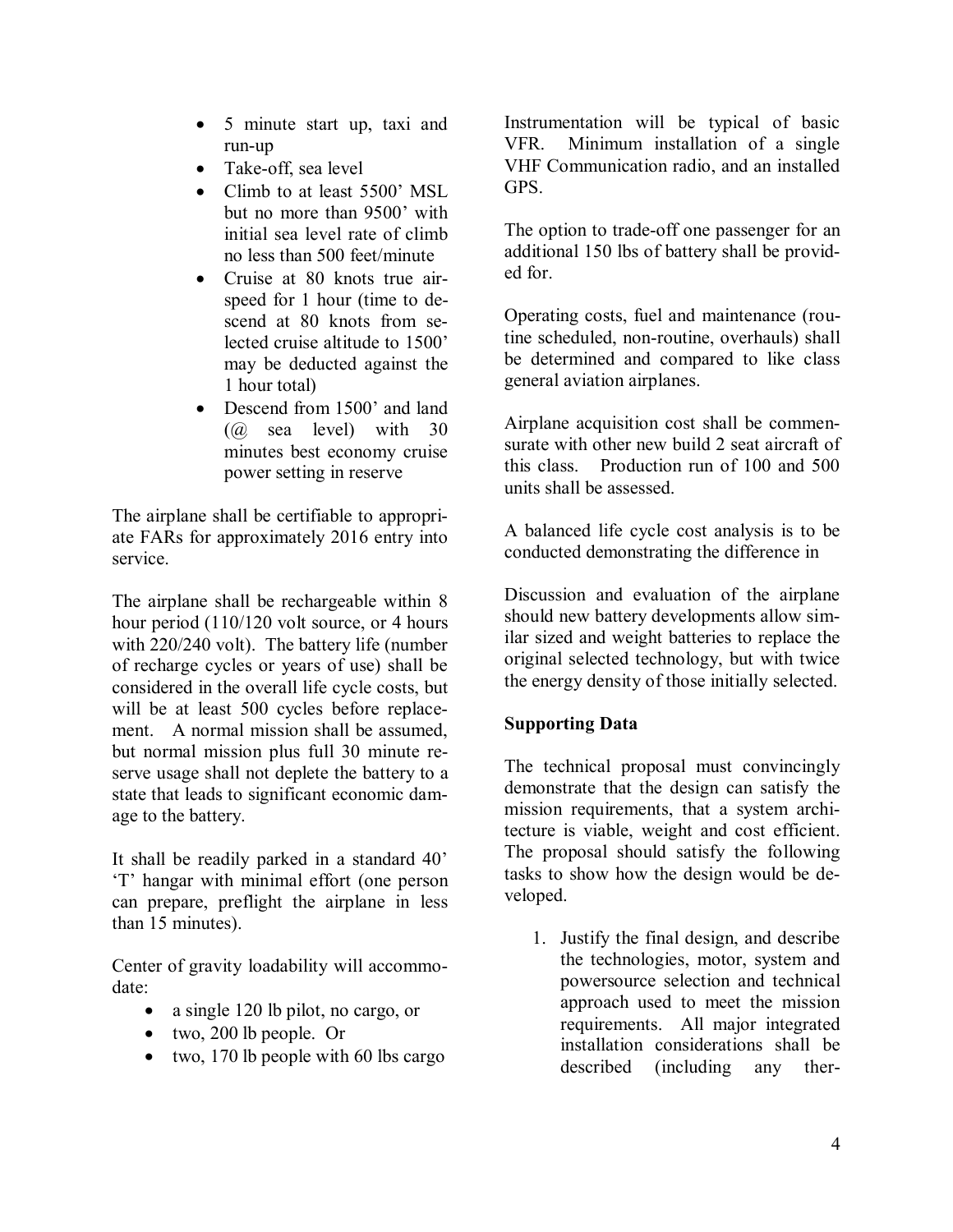mal/cooling considerations of the overall system)

- 2. Provide carpet plots used to finalize the final selected design
- 3. Include a dimensioned 3 -view general arrangement drawing
- 4. Include an inboard profile showing the general internal arrangement
- 5. Include an illustrated description of the primary load bearing airframe structure, and state rational for m aterial selection
- 6. Show an estimated drag build -up and drag polar for the cruise configuration, the take-off configuration, and the landing configuration
- 7. Show a weight breakdown of the major components and systems and center of gravity travel.
- 8. Provide performance estimates, review the sizing mission, the maximum range mission, explain altitude profiles selected, the increase in range and performance with the optional battery capacity and finally, the expected range or speed capabil ity with the future battery concept.
- 9. Demonstrate aircraft stability for all flight and loading conditions.
- 10. Describe any advanced technologies or design approaches and their relative benefits as used to obtain performance improvements. Address risk mitigation if these technologies fail to materialize, including cost increase and performance decrements.
- 11. Provide flyaway cost and life cycle cost estimate for production run of 500 and 1500 units.
- 12. Compare overall life cycle cost to conventional airplane thru typical major overhaul life (2000 hrs).